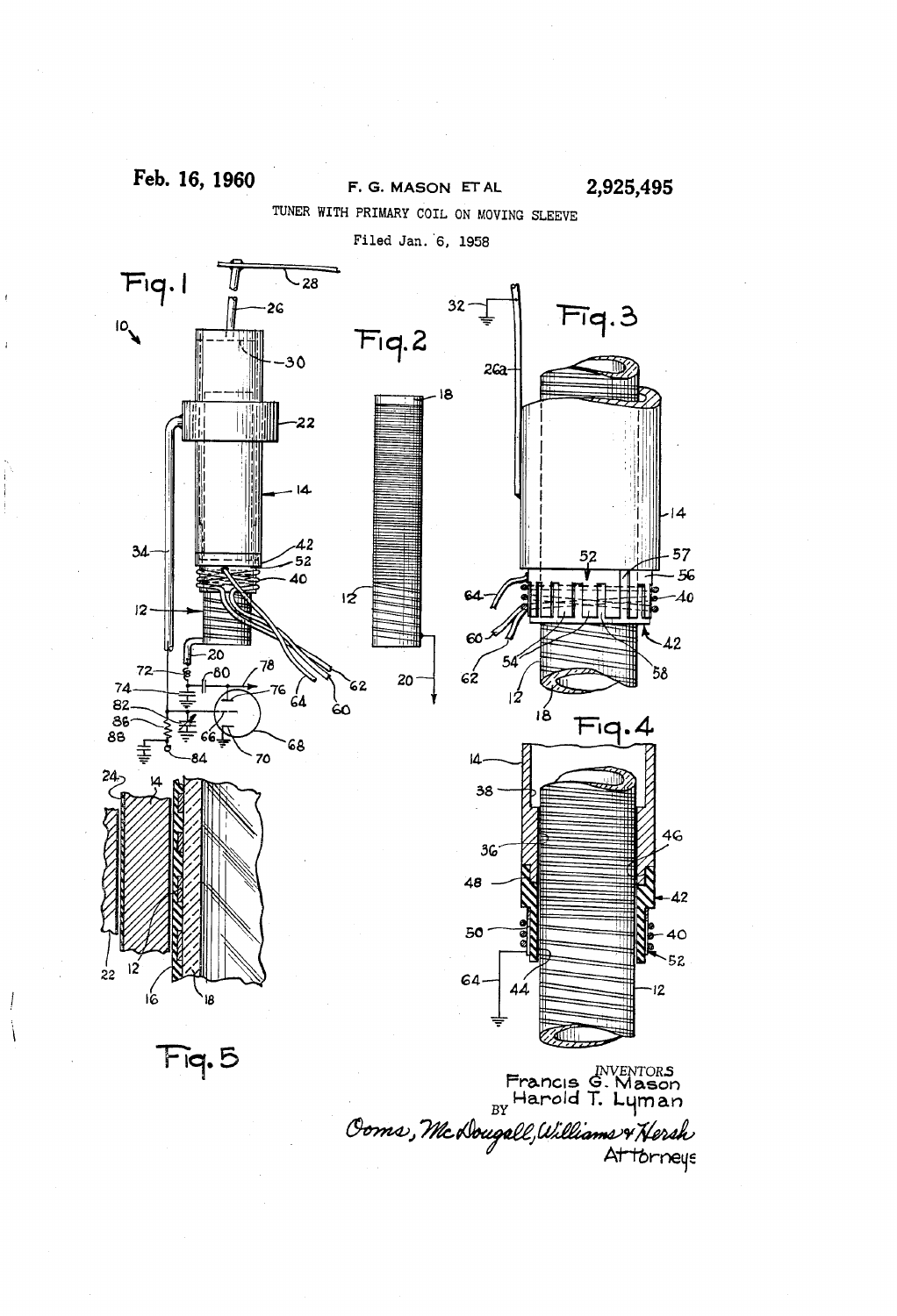# States Patent Office 2,925,495

## 2,925,495<br>Patented Feb. 16, 1960

### 2,925,495 ,

1

#### TUNER WITH PRIMARY COIL ON MOVING SLEEVE

Francis G. Mason, Weston, and Harold T. Lyman, Mil ford, Conn., assignors to Aladdin Industries, Incorpo rated, Nashville, Tenn., a corporation of Illinois

Application January 6, 1958, Serial No. 707,314

5 Claims. (Cl. 250-40)

This invention relates to tuners, particularly those 15 adapted to cover a wide frequency range at high radio frequencies such as those employed for television broad casting and the like.

One object of the present invention is to provide a new a coil is varied by moving a conductive sleeve therealong, and in which the sleeve is arranged to carry an additional coil so that the coupling and transformation ratio be tween said coils will be varied by the movement of the sleeve. and improved tuner in which the effective inductance of 20

A further object is to provide a tuner of the foregoing character in which the coil carried by the sleeve is adapted to be employed as a primary coil, while the other coil is employed as a secondary coil in a tuned circuit, and in which the coupling and transformation ratio between the 30 coils is progressively increased as the inductance of the secondary coil is decreased by the movement of the sleeve.

Thus, it is an object of the present invention to pro vide a new and improved tuner in which the coupling and transformation ratio between primary and secondary coils 35 is progressively varied with changing frequency of opera tion, so that the band width afforded by the tuner may be maintained substantially constant.

A further object is to provide a new and improved tuner of the foregoing character which is durable, inex-40 pensive and easy to manufacture.

Further objects and advantages of the present inven tion will appear from the following description, taken from the accompanying drawings, in which:

Fig. l is an elevational view of a tuner to be described as an illustrative embodiment of the present invention. 45

Fig. 2 is an elevational view of the coil employed in the tuner of Fig, 1.

50

Fig. 3 is a fragmentary enlarged elevational view of the tuner, showing a slight modification.

Fig. 4 is a fragmentary central longitudinal sectional view of the tuner.

Fig. 5 is a fragmentary greatly enlarged longitudinal sectional view to show details of the tuner.

It will be seen that the drawings illustrate a wide-range tuner 10 which is especially arranged and particularly well adapted for tuning the antenna stage of a television receiver for covering the very high frequency (VHF) television bands, It will be understood, however, that the tuner 10 may be utilized in many other situations, either in the particular form shown or any suitably modified form. 'In a certain aspect, the tuner 10 may be regarded as an improvement upon the tuner covered in the copending application of Harold T. Lyman, Serial  $N_0$ . 438,043, filed June 21, 1954, now Patent No.  $2,832,831$  granted April 29, 1958. Thus, the tuner  $10^{\circ}$  comprises a coil 12 which is tuned by means of a conductive sleeve 14 movable along the coil. In this case, both the coil 12 and the sleeve 14 are substantially cylindrical in form, although other forms might be em ployed. The sleeve 14 is closely received around the 70 coil 12 but is freely slidable therealong. A suitable di-55 65

2

electric or insulating material is preferably provided be tween the coil 12 and the sleeve 14 so that the coupling therebetween will be substantially capacitive, rather than conductive. This arrangement eliminates the electrical noise which would be caused by conductive coupling. In this case, the dielectric takes the form of an insulating coating or sheath 16 over the coil 12, as shown to best advantage in Fig. 5. However, it will be understood that the dielectric might be provided in some other manner,

the different might be provided in some other manner, the sleeve as by merely providing an air space between the sleeve and the coil, or by providing a thin layer of insulation inside the sleeve. The dielectric coating 16 of the illustrated arrangement may be made of a synthetic epoxy plastic, or any other material having good electrical and mechanical characteristics. The coating 16 should be hard, smooth and wear-resistant, and should afford low frictional resistance to movement of the sleeve.

25 material. In the illustrated construction, the coil 12 is advantageously formed as a thin conductive ribbon carried on an insulating cylindrical support or form 18. It is preferred to form the coil 12 on the support 18 by suitable circuit-printing techniques, which are known to those skilled in the art and need not be described. The support 18 may be of a ceramic or other suitable insulating

It will be seen from Fig. 2 that the pitch of the coil 12 increases progressively between its upper and lower ends. Thus, the inductance per unit length of the illustrated coil decreases between its upper and lower ends. While this arrangement is quite advantageous, it is not strictly necessary to the present invention, as will be apparent shortly.

Means are provided for making a circuit connection to at least one end of the coil 12. In this case, a lead 20 is simply soldered or otherwise connected to the lower end of the coil 12. Thus, the circuit connection is of a conductive character, but it will be understood that it might be of some other character, such as capacitive. A circuit connection might also be made to the opposite end a direct current path to supply a direct current potential to the lower end of the coil.

would be caused by a sliding conductive connection. In Means are also provided for establishing a circuit con nection to the movable tuning sleeve 14. In the arrange ment shown to best advantage in Figs. 1 and 5, the circuit connection is of a capacitive character. Thus, a capacitive coupling electrode, in the form of a ring 22, is mounted in closely spaced relation to the sleeve 14. Thus, the ring 22 is closely received around the sleeve. A dielectric or insulating material is preferably provided between the sleeve 14 and the coupling ring 22 so that the coupling will be capacitive rather than conductive. This arrangement again avoids the electrical noise that the arrangement illustrated in Fig. 5, the dielectric takes the form of a thin insulating coating 24 on the outside of the sleeve 14, although it will be understood that the insulation might be on the inside of the ring, or might simply be an air gap therebetween.

Generally, the coil 12 and the coupling ring 22 are stationary, while the sleeve 14 is movable. However, this situation might be reversed, the important thing being that the sleeve on one hand, and the ring and the coil on the other hand, are relatively movable. Various means may be provided for effecting such relative movement. In the arrangement illustrated in Fig. 1, the sleeve 14 is adapted to be moved by a flexible rod 26 which is suitably connected to the upper end of the sleeve. The rod 26 is connected between the sleeve 14 and a swingable operating arm 28 or the like. The rod'26 may be se cured to a disc 30 mounted in the upper end of the sleeve 14, as shown in Fig. I, or may be connected directly to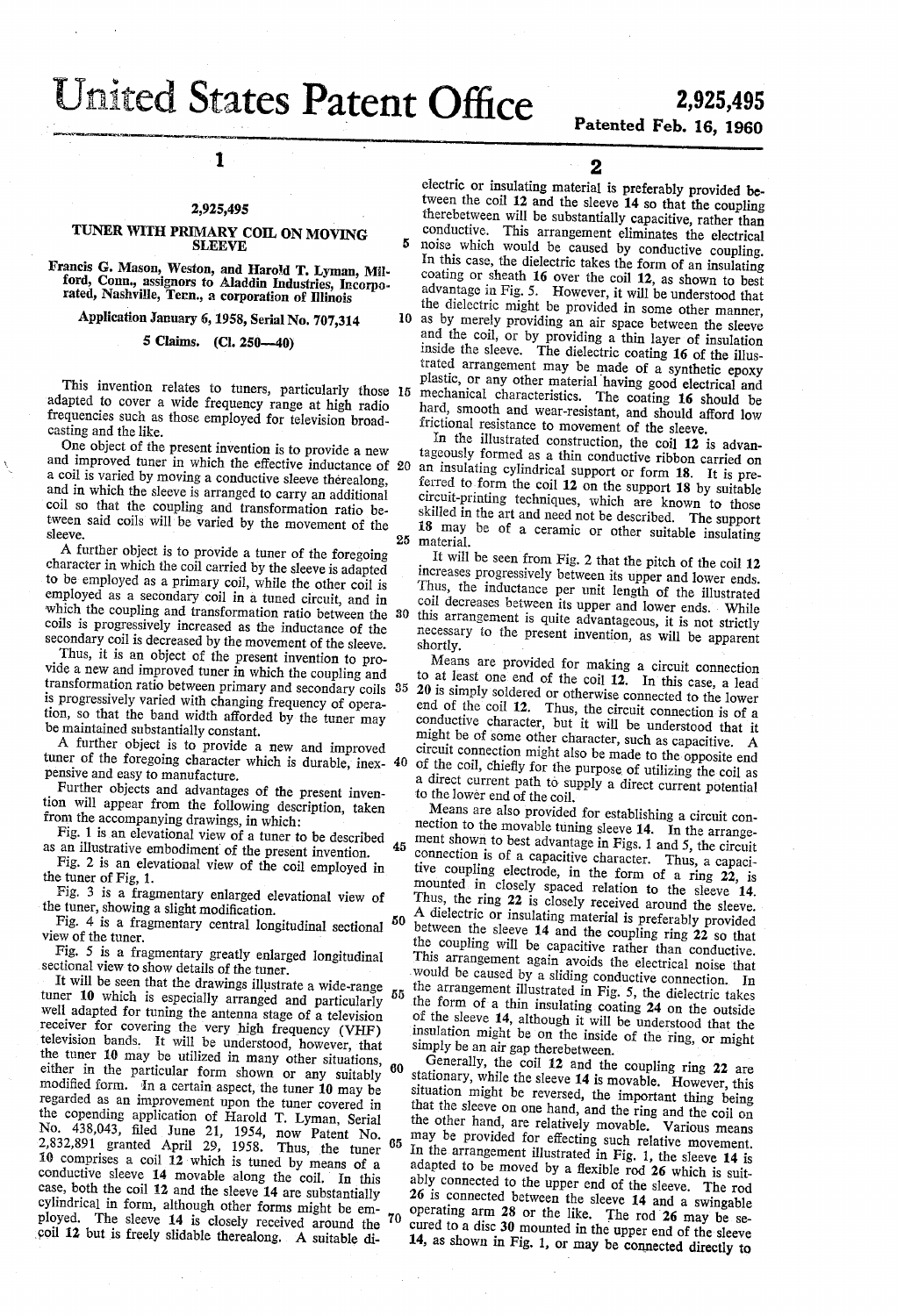the wall of the sleeve, as shown in the modified arrangement of Fig. 3. In the arrangement of Fig. 1, it is preferred to form the rod 26 of metal, while form ing'the' disc 39 of insulating material. However, the rod '26 may be made of suitable insulating material, 5 such as nylon or the like. The specific arrangement of Pig. 3 utilizes a metal operating rod 26a which is' soldered or otherwise secured to the outside of the sleeve 14, the ring 22 being dispensed with. The circuit connection' to the sleeve 14 is then made through the 10 flexible operating rod  $26a$ . It is often convenient to connect the rod 26a to ground, as indicated by a grounded lead 32 in Fig. 3. However, the rod 26a may be insulated and connected to some point in the circuit other than ground.

It Will be understood that the sleeve 14 is capacitively coupled to the portion of the coil 12 within the sleeve. Thus, the effective inductance of the coil is provided by the uncovered portion between the sleeve 14 and the end lead 20. As the sleeve 14 is moved along the coil, the 20 effective inductance is varied over a wide range. When the sleeve 14 is withdrawn to the upper end of the coil 12, the inductance is high. As the sleeve is moved to the lower end of the coil, the effective inductance is progres-<br>simily document as the inductance may be resonated by 25 sively decreased. The inductance may be resonated by the distributed capacitance of the coil and the various stray and circuit capacitances between the terminals of the

tuner.<br>Thus, the tuner provides a two-terminal tuned circuit, with the end lead  $20$  and the sleeve  $14$  as the opposite  $30$ terminals. In the arrangement of Fig. l, a circuit lead 34 is connected to the coupling ring 22 to complete the connection to the sleeve 14.

In'the arrangement illustrated to best advantage in Fig. 4, the inside of the tuning sleeve 14 is stepped to reduce the losses in the tuned circuit. At its outer end, the sleeve 14 has a reduced inner surface or bore 36 which is closely received around the coil 12. This surface 36 is in close capacitive coupling with the coil. The remainder of the sleeve 14 is stepped outwardly on the inside to provide an enlarged inner surface or bore 38 which is spaced outwardly some distance from'the coil and thus. is not in close capacitive coupling thereto. Accordingly, the capacitive coupling between the sleeve 14 and the coil 12 is largely restricted to the reduced inner surface 36, so that the capacitive current transfer is localized at this point. This avoids any need for the current to flow any distance along the unused portion of the coil within the sleeve 14, and has the effect of greatly reducing the losses<br>in the tuned circuit.<br>The sleeve 14 eliminates or greatly reduces spurious

resonances in the coil 12 by largely or completely enveloping the unused portion of the coil, which might otherwise cause spurious resonances of a serious character. By being closely coupled to the unused portion of the coil in an inductive sense, the sleeve virtually short-circuits the unused portion of the coil, or at least greatly detunes the unused portion so as to displace any resonances to a frequency far away from the frequency range covered by the tuner. The sleeve retains its value in suppressing spurious resonances, even when the enlarged portion 38 is spaced outwardly some distance from the unused portion of the coil. 60

The tuner of the present invention is provided with a  $65$ primary coil 40 which is carried by the movable sleeve 14 so- that the turns ratio and, the percentage coupling between the coils 40 and 12. may be varied as the sleeve is moved along. the coil. In this case, the primary coil 40 is formed by a few turns of wire wound around an in sulating extension 42. secured to the lower end of the sleeve 14. It will be seen that the extension 42 projects from the lower end of the sleeve' 14 toward the lower end of the coil 12. The extension 42 may be generally cylindrical in form and may be made of nylon or other suitable insulating material.

In the construction illustrated to best advantage in Fig. 4, the extension 42 has a main or lower bore 44 which fits closely around the coil 12 and is freely slidable therealong. At its upper end, the extension has an en larged bore 46 which is fitted over a reduced lower end portion 48 on the sleeve 14 and is cemented or otherwise suitably secured thereto. The illustrated extension  $42$  has a lower portion  $50$ , of reduced outside diameter, on mas a fower portion  $\infty$ , or reduced outside diameter.

15 Within the primary coil 40, it is preferred to provide an electrostatic shield 52 of the Faraday type, to mini mize capacitive coupling between the primary coil 40 and the secondary coil 12. With such a shield, the primary coil 40 may be arranged to be substantially balanced with respect to ground, so that an efficient connection may be made between the coil and an antenna lead-in which is balanced to ground. It will be seen that the electrostatic shield 52 comprises a plurality of spaced longitudinal conductors 54 which are connected together at the upper ends by a split metallic ring 56, the split being parallel to the coil axis as indicated at 57. In the illustrated construction, the conductors 54 and the ring 56 are formed as portions of a thin split metal cylinder, which is formed with longitudinal slots 58, opening from its lower end, to define the conductors 54. Thus, the longitudinal conductors 54 resemble fingers or bars on the lower end of the shield 52. It will be seen that the shield 52 is closely received over the reduced portion 50 of the extension 42, while the primary coil 40 is directly wound over the shield.

The coil 40 may be made of insulated wire so as to be insulated from the shield. Of course, the insulating extension 42 insulates the shield and the coil 40 from the moving sleeve 14.

Circuit connections may be made to the ends of the 35 primary coil 40 by various means, such as the illustrated flexible leads 60 and 62, which may simply constitute the ends of the wire employed in winding the coil. A third flexible lead  $64$  may be soldered or otherwise connected to the shield  $56$ . This lead  $64$  is usually connected to ground, as indicated in Fig. 4. The flexible 40 leads 60 and 62 may be connected to an antenna lead in, often through a suitable network. The leads 60, 62 and 64 should be of a highly flexible character, highly resistant to breakage and affording little resistance to the 45 movement of the sleeve 14. Wire for such leads, giv ing extremely long life, is available commercially. The leads must be of adequate length to avoid any interfer ence with the movement of the sleeve. With the pro vision of the shield 52, the primary leads 60 and 62 are 50 substantially balanced to ground.

The secondary coil 12 may be connected to various circuits, such as the input circuit of an amplifier of a television tuner, for example. Various other connec tions are feasible, as to a crystal or other mixture, or the like, for example. With respect to the embodiment of Fig. 1, it has already been noted that the effective terminals of the secondary coil 12 are the lead 20, con nected to one end of the coil, and the lead 34, connected to the coupling ring 22. Merely by way of example, the lead 34 is shown connected to an input electrode 66 of an amplifier 68. While amplifier 68 might assume various forms, it is shown as a neutralized triode tube, which may constitute the first stage of a cascode amplifier. In this instance, the input electrode 66 comprises the grid of the triode 68.

I Other suitable connections may be made to the amplifier triode 68. In this case, the triode 68 has a cathode 70 which is connected to ground. The end lead 20 of 70 the coil is connected to ground through a small trimming inductance  $72$  and a capacitor  $74$ , connected in series.

75 output: lead. 78.. A. small neutralizing capacitor 81}- is The illustrated triode 68 has a plate or anode 76 from which the output of the triode is taken by way of an

4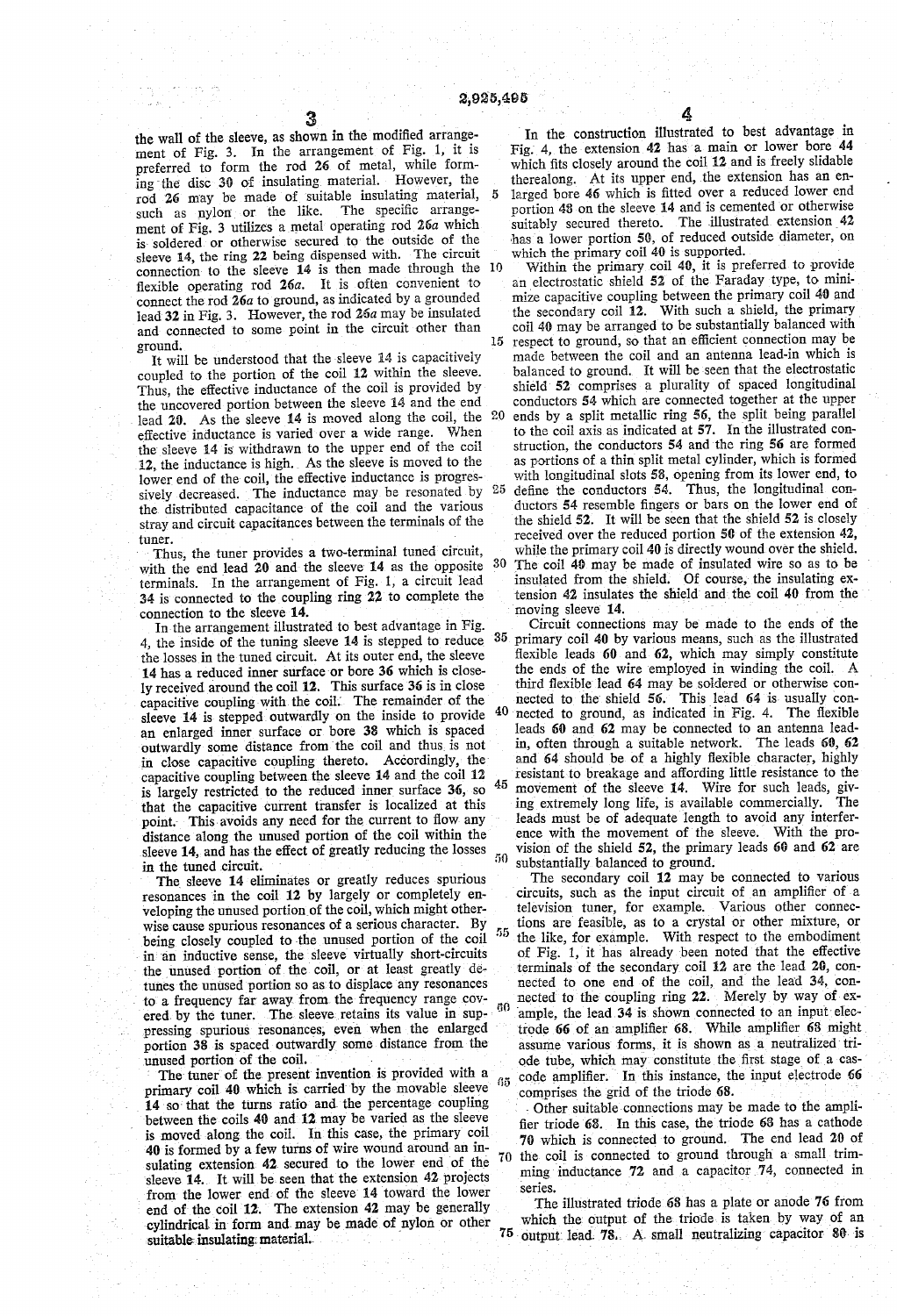connected between the plate 76 and the junction of the inductance 72 and the capacitor 74.

A small variable trimming capacitor '82 may be con nected between the grid 66 and ground. Automatic gain control voltage may be supplied to the grid 66 from a  $\boldsymbol{\kappa}$ suitable source, indicated merely as a terminal 84. In this case, a high value resistor 86 is connected between the grid 66 and the terminal 84. A bypass capacitor 88 may be connected between the terminal 84 and ground.

rangements may be employed within the scope of the present invention. It will be understood that various other amplifier ar- 10

It will be understood that the primary coil 40 is in ductively coupled to the main or secondary coil 12. As the tuning sleeve 14 is moved downwardly along the coil 15 12, the inductance of the coil 12 is decreased. This raises the resonant frequency of the tuner. As already noted, the inductance of the coil 12 is resonated by the distributed or stray capacitance of the coil itself and the circuit connected thereto, plus the inductance of the 20 trimmer 82 (Fig. 1) and the input capacitance of the amplifier 68

In this case, the primary coil 40 is essentially untuned. However, the primary coil is inductively coupled to the active portion of the secondary coil 12, below the sleeve 25 14 (Fig. 1) so that energy is transferred from the pri mary coil to the secondary coil 12. As the tuning sleeve 14 is moved downwardly along the coil 12, the coupling between the primary and secondary coils is changed in two respects:  $(a)$  the effective primary-to-secondary 30 turns ratio is changed; and  $(b)$  the percentage coupling or linkage between the primary and secondary coils is changed.

The change in the percentage coupling is employed to maintain the proper band width in the secondary tuned circuit. The change in'the primary-to-secondary turns ratio is utilized to present the proper matched impedance to the primary circuit. When the primary coil is con nected to an antenna, it is desirable to provide a primary impedance to match the characteristic impedance of the antenna. With the type of amplifier shown in Fig. 1, the input impedance of the amplifier changes substantially over the very high frequency (VHF) television hand. For example, the input impedance to the triode **the might be of the order of 3,000 to 5,000 ohms at tele-**  $45$ <br>vision channel 2, while drapning to charge 200 to 500. vision channel 2, while dropping to about 300 to 500 ohms at channel 13. Throughout this tuning range, the number of turns in the primary coil 40 remains constant, while the number of active turns in the secondary coil 12 decreases substantially. Thus, the primary-to-  $50$ secondary turns ratio increases with increasing frequency. This increase tends to maintain the primary impedance at the desired substantially constant value, despite the sharp decrease in the secondary impedance.<br>With the arrangement of Fig. 1, the percentage cou-

pling between the primary coil  $\overline{40}$  and the secondary coil 12 increases substantially with increasing frequency, as the sleeve 14 is moved downwardly toward the high frequency end of the coil 12. This effect is highly desirable in this case, because the decreasing input impedance of the tube 68 decreases the factor of merit or " $Q$ " of the secondary circuit. Thus, the increase in the per centage coupling may advantageously be utilized to main tain the desired band width. In some cases, the sec ondary coil 12 may be connected to a device of more nearly constant input impedance, such as a crystal mixer, in which case the increase in the percentage coupling may be controlled and minimized by spreading the turns of the coil 12 at the high frequency end.  $60$ 65

It will be apparent that the mounting of the primary 70 coil on the movable tuning sleeve is a great advantage in the design of a practical television tuner, or the like. This great advantage is obtained in a construction which is highly serviceable, yet is remarkably simple, inex pensive and easy to manufacture.

Various other modifications, alternative constructions 'and equivalents may be employed without departing from the true spirit and scope of the present invention, as exemplified in the foregoing description, and defined in the following claims:

We claim:

1. In a tuner, the combination comprising a generally cylindrical inductance coil having first and second ends, a lead connected to said first end of said coil for establishing a circuit connection thereto, a generally cylindrical conductive sleeve slidable along and around the outside of said coil between said first and second ends thereof for varying the effective inductance of said coil between said sleeve and said first end, an insulating coating on the outside of said coil to insulate said sleeve therefrom so that said sleeve will be capacitively coupled to said coil. a conductive electrode adjacent said sleeve, means insulating said electrode from said sleeve to establish capacitive coupling therebetween, a lead connected to said electrode for establishing a circuit connection thereto, a generally cylindrical insulating extension mounted on the end of said sleeve directed toward said first end of said coil, a thin conductive generally cylindrical shield mounted around said extension, said shield having a plu rality of longitudinal slots therein opening from the outer end thereof and defining shielding fingers on said shield between said slots, a first flexible lead connected to said shield for establishing a circuit connection thereto, a primary coil wound around said shield and movable with said sleeve, said primary coil being received around said inductance coil and being movable therealong, said shield ance coil, and second and third flexible leads connected to the ends of said primary coil for establishing circuit connections thereto.<br>2. In a tuner, the combination comprising an induct-

ance coil having first and second ends, means for establishing a circuit connection to said first end, a sleeve closely received around the outside of said coil and slid able therealong to vary the effective inductance between said sleeve and said first end, dielectric means between said sleeve and said coil to provide for capacitive cou pling therebetween, means for establishing a circuit con nection to said sleeve, a primary coil carried on said sleeve at the end thereof adjacent said first end of said coil, means mounting said primary coil on said sleeve to provide for inductive coupling between said primary coil and said inductance coil while insulating said pri mary coil from said sleeve, said primary coil being dis posed around the outside of said inductance coil and being movable with said sleeve along said inductance coil, and means for establishing circuit connections to the opposite ends of said primary coil, the movement of said sleeve along said inductance coil toward said first end thereof being effective to decrease the inductance of said inductance coil while changing the coupling between said primary coil and said inductance coil.

3. In a tuner, the combination comprising an induct ance coil having first and second ends, means for establishing a circuit connection to said first end, a conductive sleeve closely received around the outside of said coil and movable therealong between said ends for varying the effective inductance between said sleeve and said first end, dielectric means between said sleeve and said coil to pro vide for capacitive coupling therebetween, means for establishing a circuit connection to said sleeve, an in sulating extension mounted on the outer end of said sleeve and extending toward said first end of said coil, a conductive electrostatic shield mounted around said ex tension, said shield comprising a plurality of spaced lon~ gitudinal conductors, means for establishing a circuit connection to said shield, a primary coil mounted around said shield and insulated from said shield and said sleeve, and means for establishing circuit connections to the opposite ends of said primary coil, said primary coil being